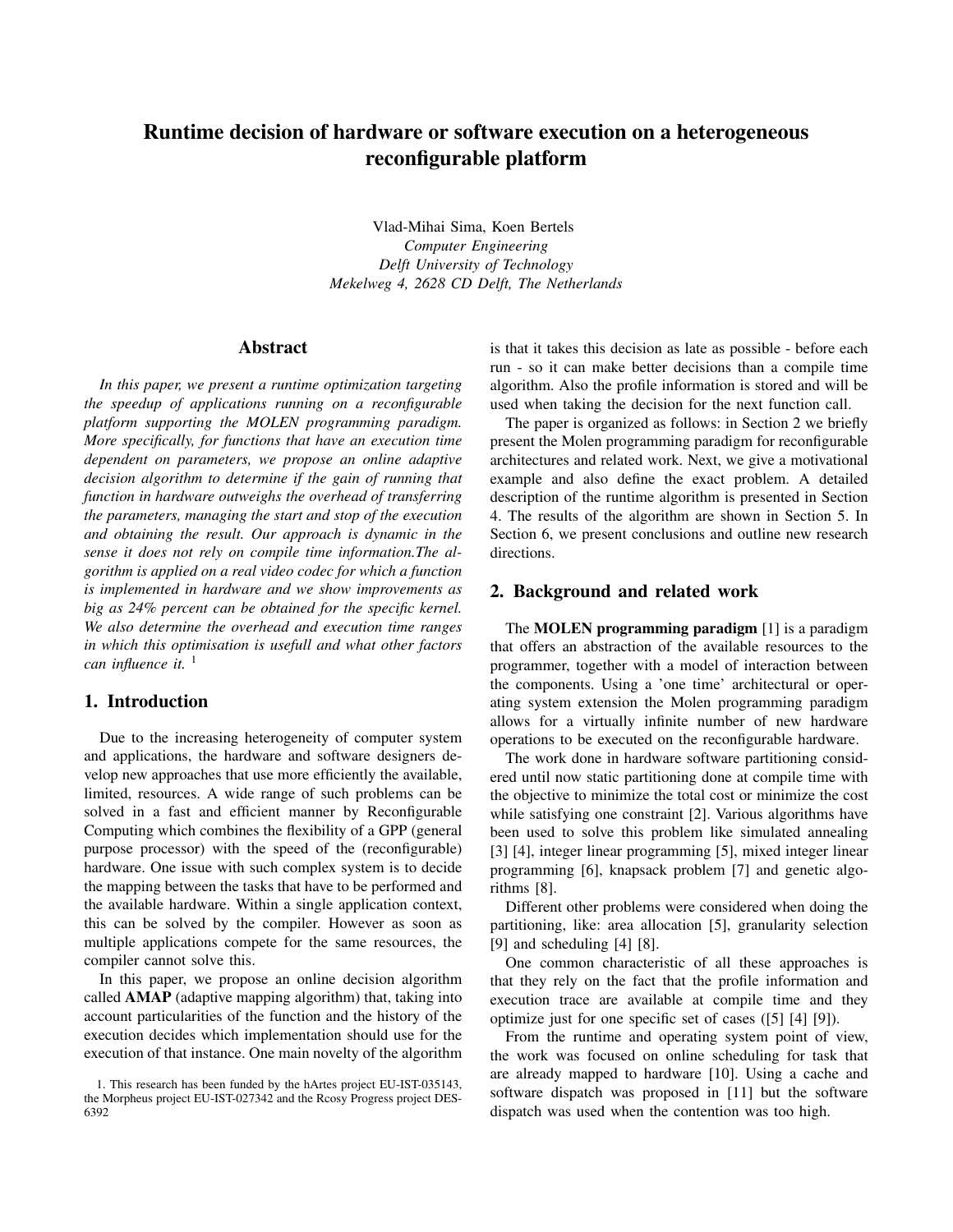Online hardware software partitioning for image processing was proceposed in [12] but there, as in other works, the algorithm used 'performance profiles' that had to be computed at compile time. A similar problem is described in [13], where the problem is defined in terms of an application set and various profile information known before the application starts. In [14] multiple applications are considered and an algorithm is given to select the most efficient set of functions taking into account function speed and area constraints. Once the selection is made, the decision is changed only when the application gets into a new execution stage.

Considering the previous work, we propose a new method of improving the hardware software partitioning by taking the final decision at runtime based on system execution history, and not on predetermined execution times. The decision is taken for each function execution and not for all executions. This is useful for coarse granularity (task/function level) and for functions which execution time is dependent on the parameters.

# 3. Problem definition

When optimizing an application for a reconfigurable platform one of the most important steps is the hardware/software partitioning. The role of this phase is to decide which functions/tasks will be implemented in hardware and which in software. The decision is taken based on multiple attributes depending on the partitioning algorithm, for example: estimated execution time, profile information, hardware area available and data dependency between tasks. One disadvantage of this approach is that, if the attribute depends on the function parameters, just the average for multiple execution is considered. In real life, for the same task some of the attributes (like execution time) can have multiple values based on the parameters of the tasks. Assuming there will be just one value implies some optimizations possibilities are lost.

Consider the hardware software partitioner decided that function  $f$  should be implemented in hardware. The total execution time in hardware is represented by the following formula:

$$
t_{hw\_exec} = t_{setup} + t_{exec} + t_{return}
$$
 (1)

The time  $t_{setup}$  represents the time needed for parameter transfer, memory transfer and the start of the hardware. This should include any overhead introduced for example by the operating system or the hardware control unit. The value  $t_{return}$  includes the time needed to retrieve the result, copy the data if necessary and stop the hardware. The  $t_{exec}$  time is the time in which the hardware unit processes the data and provides the results.

If the times in Equation 1 are independent of the parameters, the total execution time  $t_{hw\_exec}$  can be computed at

```
int satd(char *pix1, int i_pix1,
         char *pix2, int i_pix2,
         int i_width, int i_height)
{
 int x, y;
 int result;
  for(y = 0; y < i height; y == 4)
 {
    for(x = 0; x < i width; x \rightarrow i )
    {
      ... computations ...
    }
    pix1 += 4 * i\_pix1;pix2 += 4 * i pix2;
 }
  return result;
}
```
#### Figure 1. Motivational example from x264 application

compile time and the decision of using the hardware or the software implementation is a compile time decision. On the other hand if any of the above times depend on the parameter values the decision that is taken at compile time could be suboptimal for some cases.

As an example of such a case we give the function in Figure 1. It is obvious that the execution time depends on the parameters *i width* and *i height* as these two parameters control the number of iterations. The memory access pattern is determined by *i pix1* and *i pix2*. We measured the execution time both when running on the GPP and when running on the FPGA and we obtained the results in Table 1. We can see that for this function multiple execution times are possible depending on the parameters and even more the 'speedup' (ratio between the software and hardware execution time plus overhead) is not constant. A static, compile time, hardware software partitioner could use just the average of the execution times or the average speedup and in this way miss optimizations.

Problem statement: When both a software and a hardware implementation for a specific function are available, decide, taking into account the overheads, which of the

Table 1. Parameters and execution time for satd call (P1,P2,P3,P4 are the integer parameters of satd)

| Parameters |    |                |    | Execution times $\mu$ s |                      |           | Speedup |
|------------|----|----------------|----|-------------------------|----------------------|-----------|---------|
| P1         |    |                | P4 | Overhead                | $\overline{t}_{S2D}$ | $t_{huv}$ |         |
|            | 16 | 32             | 6  |                         |                      | 12.9      |         |
|            |    | 32             | 6  | 4.6                     | 2.55                 | í9        | 0.39    |
|            |    | $\mathfrak{D}$ | h  | 4.65                    | 7.86                 |           | 0.88    |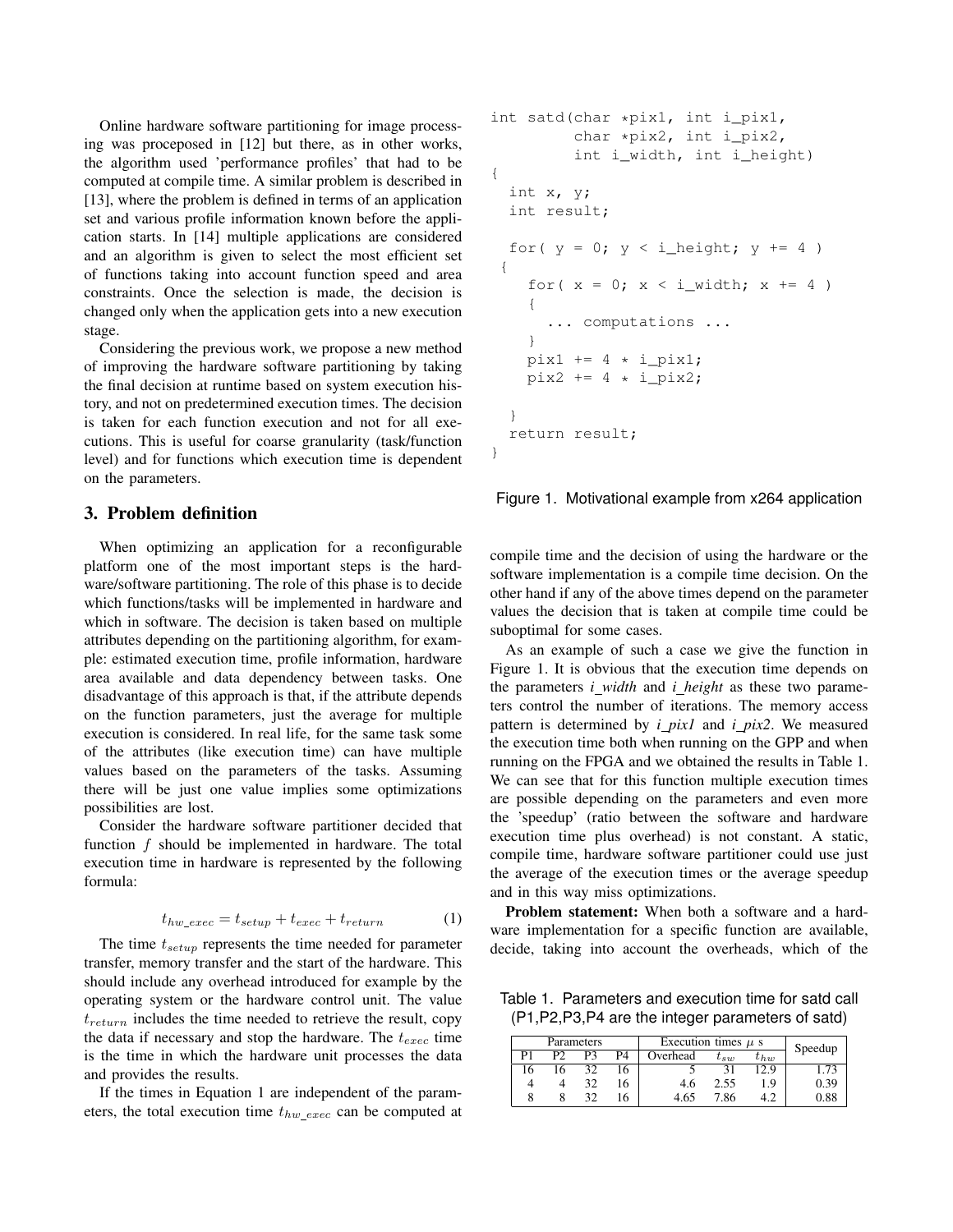two instances is better to execute. The overheads are also affected by the particularities of the architecture like the time needed to transfer parameters, the time needed to start/stop the execution of the hardware function  $(t_{setup})$  and the time needed to retrieve the result  $(t_{return})$ . The target is to make this decision at run time, as at compile time the parameters value will not be available.

One advantage of this approach is that the algorithm decision is taken based on the current state of the system. One example of an unexpected state of the system is the start of a different application. Another example is a DMA memory transfer that can cause a spike in the bus use so transferring memory could become a problem and using the software version that uses cached data can become more efficient. This is something it can't be known and it is very hard to predict at compile time.

## 4. Conditional hardware execution for Molen

As instrumentation and profiling in a real environment are difficult and error prone, we propose a solution that will react dynamically, when the application runs, to the changing conditions. We assume the designer of the application has already a set of candidates for hardware execution. For this set of candidates, exact profiling information would be needed in order to be able to take a decision at compile time. This is not always possible because of two reasons: the behavior of the candidate functions can be changed depending on the parameters and the running conditions might change because of event external to the application, like multiple application running or power constraints that affect the system. The main idea is to save the values of the parameters for each function call together with the execution time in software and in hardware, so next time a function is called with the same parameters an estimation can be done on whatever it is more efficient to run the hardware version or the software version.

The overall structure of the algorithm is depicted in Figure 2.

The algorithm will be able to react to changing conditions that can appear in a reconfigurable system. Also, it can directly take into account the reconfiguration overhead as it measures the needed time for executing a hardware function. In this way, even if it is not aware of a configuration caching mechanism it will detect at runtime that one of the configurations is cached (so it can be configured much faster) and use for the other hardware functions the software version (as reconfiguring would take too much time).

### 4.1. Runtime Profile Data Module

The main purpose of the runtime profile data module is to offer information about past invocations with the same parameters for a specific function - we will call this metrics.



Figure 2. Algorithm overall structure

Our algorithm needs all the values of the parameters, so we need a data structure in which we can insert and search fast, but we are not interested in deleting elements. Also, as all processing happens at runtime we need a simple data structure to limit the overhead imposed by it. Taking this into account, we consider a red-black tree as the supporting data structure. The complexity of the search and insert operation are logarithmic so we consider the binary search tree a good choice.

For a one parameter function the tree is straightforward as each node will contain the values of that parameter and the associated metrics. In case the function has more parameters the binary search tree becomes a compositions of binary search trees, where just the nodes corresponding to the last parameter have associated metrics. Let's assume we have a two parameter function. Given the parameters in parameters in Table. 2 the resulting tree is depicted in Figure. 3. When the function is called we do the following steps to identify the node containing the information about past invocations:

```
t = tree root
p = first parameter
do {
```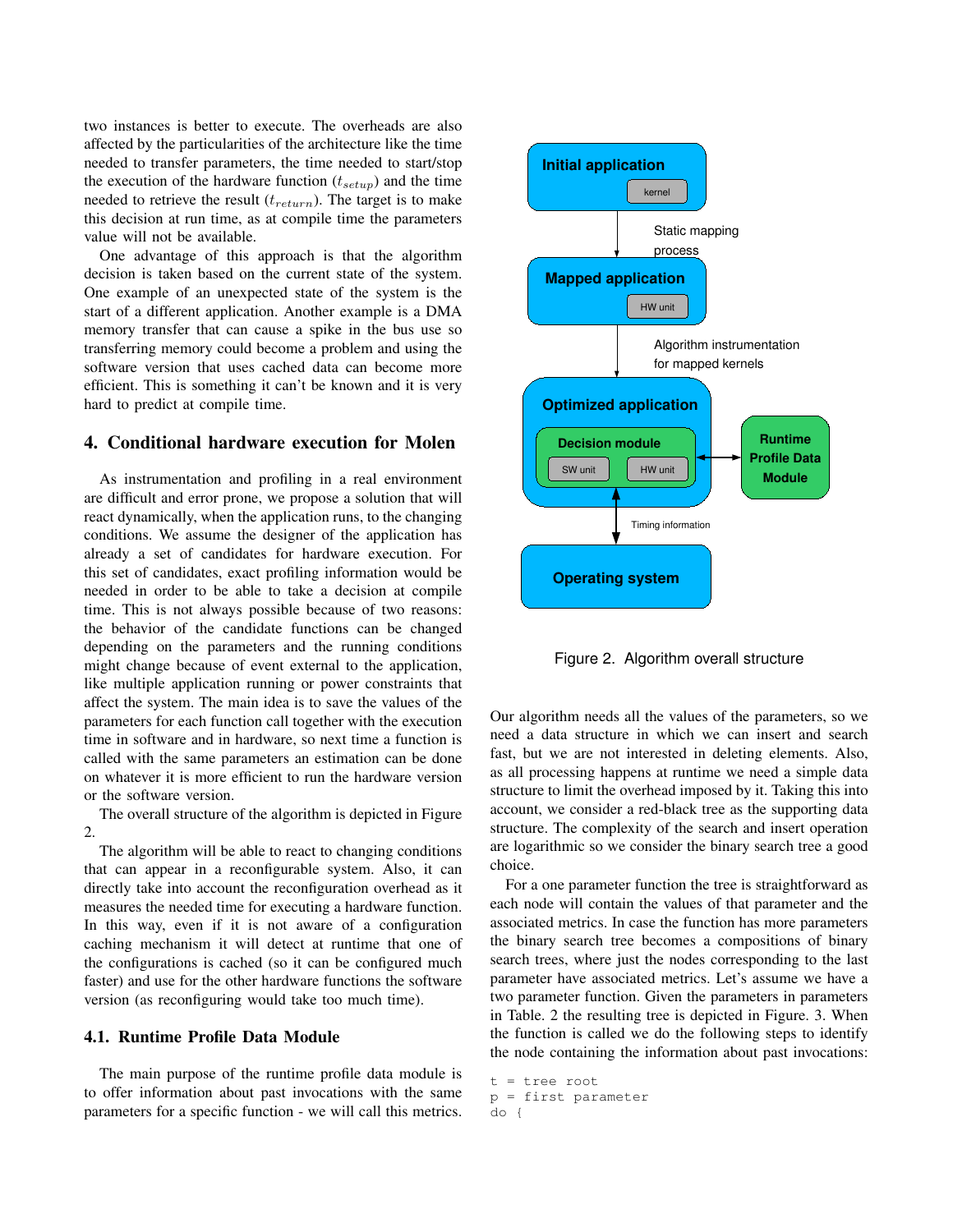

Figure 3. Search tree for 2 parameter function

```
n = find value of p in t
 if(n is not found) {
   n = add p to t}
 t = next parameter tree from t
 p = next parameter
} while(p <= last parameter)
```
For each of the nodes corresponding to the second parameter, there is a metrics structure associated (omitted to simplify the figure).

The metrics we will use are:

- hardware execution time and the number of executions
- software execution time and the number of executions.

We chose this metrics as the focus of the algorithm is to improve the total execution time. Different metrics could be used in case another objective would have been chosen, for example effective area occupied in case the objective would be to increase the total utilization rate of the FPGA.

The decision function uses the metrics to decide if for this sequence of parameters it is better to use the software or the hardware function.

One important issue with the profile data module is that

Table 2. Parameter values for satd call

|        |       | Steps in figure |
|--------|-------|-----------------|
| height | width |                 |
|        | 16    | 1,2             |
| 16     | 16    | $3,4$<br>$5,6$  |
| 16     |       |                 |
|        |       | 7,8             |
|        |       | 9.10            |
|        |       | Parameters      |

```
m = get_profile(non pointer parameters);
if ( decision(m) is sw ) {
  t = time(call sw f());
  set_sw_time(m,t);
} else {
  t = time(call_hw_f());
  set_hw_time(m,t);
}
```


it could take too much space of the processor cache and that would degrade performance. The solution is to allocate the data in a contiguous block that is a multiple of the size of the cache line, and limit the increase to a certain value. When the limit is reached, the cache module will not be able to add new nodes to the tree. The solution we propose is to add the metrics to the ones of the last found node (the closest to the one that should be added). We will analyze in the results section the effect of this limitations over the algorithm efficiency.

## 4.2. Decision module

The runtime part of the algorithm outline is presented in Figure. 4. For each function call that is taken into account by the algorithm, the code will be inserted in place of the call and a specific cache will be created at program start. The *call\_hw* function must contain everything needed by the hardware call, like memory and parameter transfers. The functions *set sw time* and *set hw time* are the functions that update the profile data module metrics after the call. The function *get profile* is used to retrieve the metrics structure from the profile data module, while the function *decision* represents the logic in the decision module.

The decision function does a comparison of the times needed in hardware and in software for a specific node in the profile data module and the the one which has a smaller execution time.

## 5. Results

In this section, we present the estimated results of applying the algorithm on the x264 video codec.

The x264 video codec is the state of the art in video compressing and it requires a lot of computing power, which involves it is challenging to use it in embedded environments. One of the most time consuming kernels of the application (around 30% of the total execution time) is a function - *satd wxh* - which computes the sum of absolute differences. In Table 1 we give examples of parameters with which is called the *satd wxh* function, togheter with the times needed for the execution, for each parameter set.

Our hardware platform is a Xilinx Virtex-4 ML410 which is based on the Xilinx XC4VFX60 FPGA. The MOLEN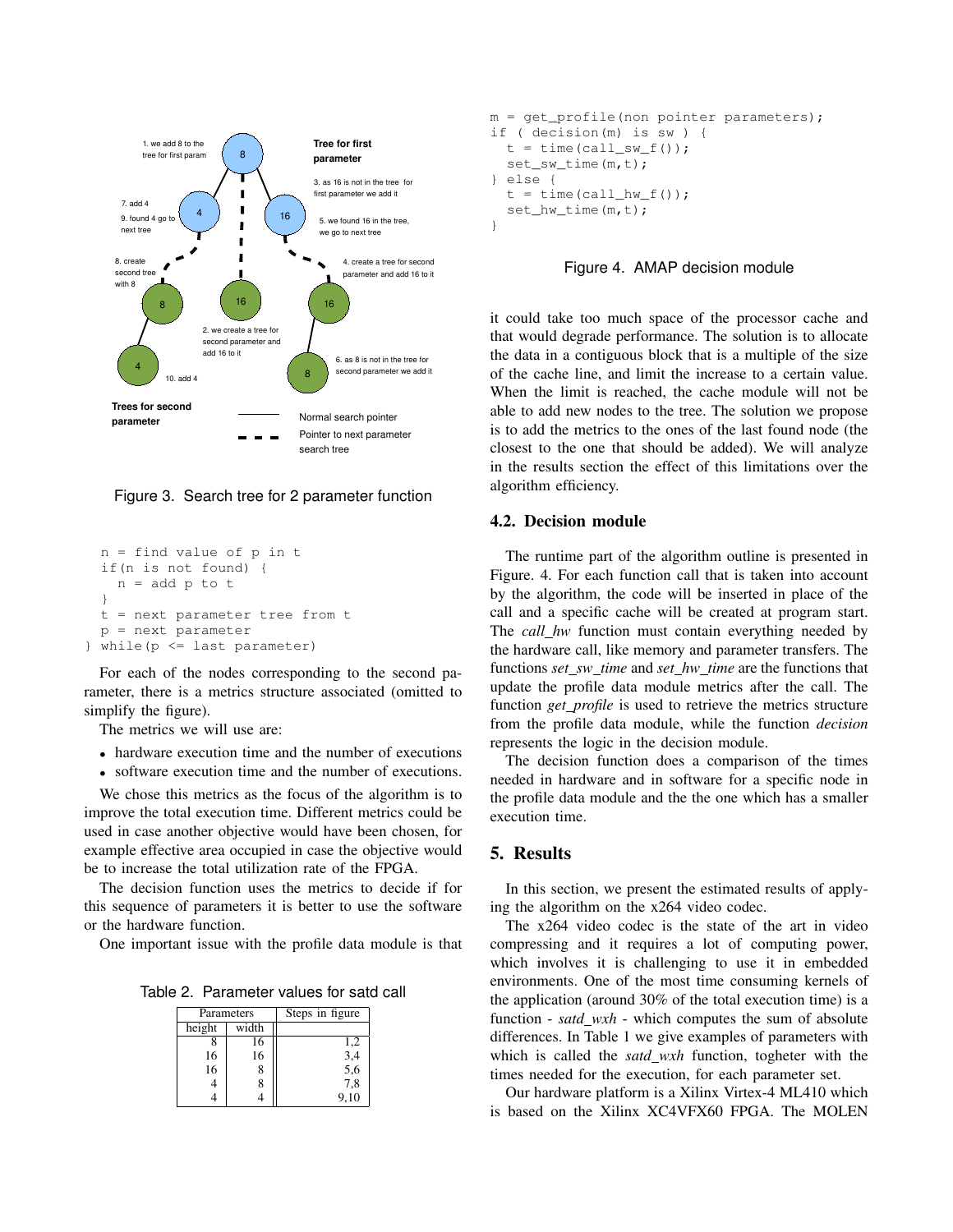programming paradigm is implemented using the APU unit of the PowerPC and an on chip memory, which is accessed through the DCR bus. The design contains also a Flash memory reader used as external memory, and an internal 256 MB DDR2 memory. For the x264 application we implemented and tested *satd wxh* kernel using the DWARV tool [15]. The system runs at 200 MHz and the hardware designs are clocked at 100 MHz. We couldn't execute the whole application on the board as the PowerPC is not able to access the internal FPGA memory through it's data cache. Even if we are able to place all the needed data in the internal FPGA memory, work is needed to allow the data cache to work with that memory.

All the data was collected from actually running the applications with real input. As the memory transfer are known to be suboptimal we measured the operating system overhead, the hardware and software execution and estimated the result based on these numbers.

By applying the algorithm, we can select the best case for any parameter set. We applied the algorithm on various reference videos such that the trace of the execution changes based on the data - so our function will receive different parameters for different videos. The results are listed in table 3. The *HW* column represent the total execution time of the kernel in case all the calls would be executed on the reconfigurable fabric compared to the software execution time. The result obtained by applying our algorithm are presented in the column *AMAP*. The last column represent the 'overhead' introduced by the algorithm, respectively the percent of the total execution time spent in the decision and cache module.

We can see from the table that always using the hardware can degrade performance. This can happen if the overhead, represented by the system call and starting/stopping the hardware unit - is comparable (or greater) to the total time spent inside the kernel - for example for hall, claire and miss-america. By applying our algorithm the improvement ranges from 43% to 5% with an average of 15%.

As mentioned in Section 4.1 one important aspect is the memory footprint of the data stored about parameters and execution times. To test how the algorithm behaves in such cases we set various limits and run simulations with the gathered data. The results are presented in Figure 5. The first thing that can be observed in the graph is that the size of the memory footprint will affect the behavior of the algorithm. The second important observation is that for a size of 10 there is a cut off point - after which the improvement is marginal. The big differences in execution time per frame between the data sets can be explained by the fact the algorithm results depend on the amount of 'motion' that happens in the video.

To test the behavior of our algorithm in an extreme situation we considered increasingly high overheads (multiplying by 2, 3 etc the measured overhead). The results can be seen

Table 3. Total kernel execution time in hardware compared to total kernel execution tim in software

| Video        | <b>HW</b> | AMAP   | <b>AMAP</b> execution |
|--------------|-----------|--------|-----------------------|
| akiyo        | 82.01%    | 76.08% | 4.05%                 |
| carphone     | 106.45%   | 87.22% | 6.50%                 |
| claire       | 134.97%   | 91.87% | 7.25%                 |
| coastguard   | 91.25%    | 86.71% | 4.98%                 |
| container    | 90.18%    | 79.96% | 4.86%                 |
| foreman      | 98.69%    | 85.36% | 5.68%                 |
| hall         | 113.64%   | 88.60% | 7.14%                 |
| miss-america | 121.65%   | 91.47% | 8.10%                 |
| mobile       | 88.95%    | 82.25% | 4.71%                 |
| news         | 88.85%    | 80.29% | 4.77%                 |
| salesman     | 93.54%    | 80.75% | 4.74%                 |
| silent       | 93.50%    | 84.37% | 5.16%                 |
| suzie        | 104.42%   | 86.67% | 6.37%                 |
| Average      | 100.62%   | 84.74% | 5.72%                 |





Figure 5. Algorithm performance for different cache sizes (each line represents a different video)

in Figure 6. We compare with the execution 'completely in software'. The bold line represents the average for the data. As expected, the algorithm will use more and more the software version. After some point, the overhead makes running the hardware completely inefficient (in our graph, around 5x overhead), and the algorithm will mostly use the software. The decrease in performance (after 5x, everything that is the above 100% line is a decrease in performance) is because the algorithm has to profile at least some executions in order to determine that the overhead is significant and it would be inneficient to execute the function in hardware. Still, it will gracefully adapt to the new conditions and limit the performance decrease to less than 3% compared to pure software execution for an overhead increase of 8x.

### 6. Conclusions

In this paper, we proposed a runtime algorithm which, using profiling, selects between the software and hardware execution for a specific function based on the parameter values with which the function is called. Our experiments